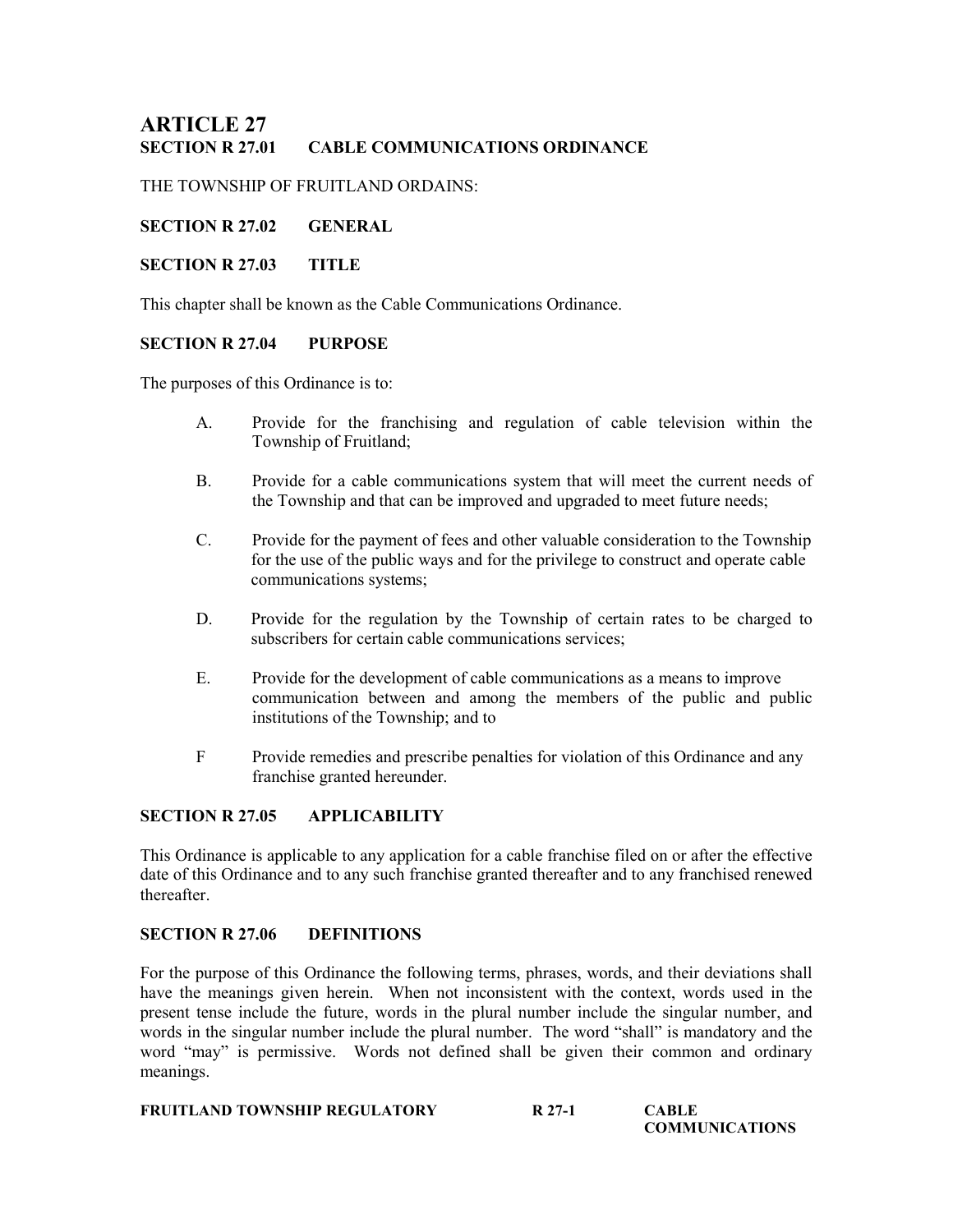- A. "Application" shall mean a proposal seeking authority to construct and operate a cable television system within the Township pursuant to this Ordinance. It shall include the initial proposal plus all related subsequent amendments and correspondence with the Township.
- B. "Basic service" shall mean subscriber cable television services which includes the delivery of local television broadcast signals, access channels, leased channels, and local origination channels, as covered by the regular monthly charge paid by all subscribers to any service tier, excluding premium services, two-way services and FM radio services.
- C. "Cable Commission or Commission" shall mean a governmental or an intergovernmental authority that may be established by local legislative action that shall have the authority to police the provisions of an Agreement and make recommendations for enforcement or improvement on behalf of the Township in an advisory manner. "Cable Commission" and "Commission" may include the Township.
- D. "Cable television services" shall mean the one-way transmission of video programming and associated non-video signals to subscribers together with subscriber interaction, if any, which is provided in connection with the video programming.
- E. "Cable communications system" shall mean a non-broadcast facility consisting of a set of closed transmission paths and associated signal generation, reception, and control equipment, under common ownership and control, that distributes or is designed to distribute to subscribers cable television services, institutional services, or other communications services, but such term shall not include:
	- 1. a facility or combination of facilities that serves only to retransmit the television signals of one or more television broadcast stations;
	- 2. a facility or combination of facilities that serves only subscribers in one or more multiple unit dwellings under common ownership, control, or management, unless such facility or facilities use any public right-ofway;
	- 3. a facility of a common carrier which is subject, in whole or in part, to the provisions of Title II of the Communications Act of 1934, as amended, except that such facility shall be considered a cable system to the extent such facility is used in the transmission of video programming directly to subscribers; or
	- 4. any facilities of any electric utility used solely for operating its electric utility system.
- F. "Connection" shall mean the attachment of the drop to the radio or television set or other communications device of the subscriber.

| <b>FRUITLAND TOWNSHIP REGULATORY</b> | R 27-2 | <b>CABLE</b>          |
|--------------------------------------|--------|-----------------------|
|                                      |        | <b>COMMUNICATIONS</b> |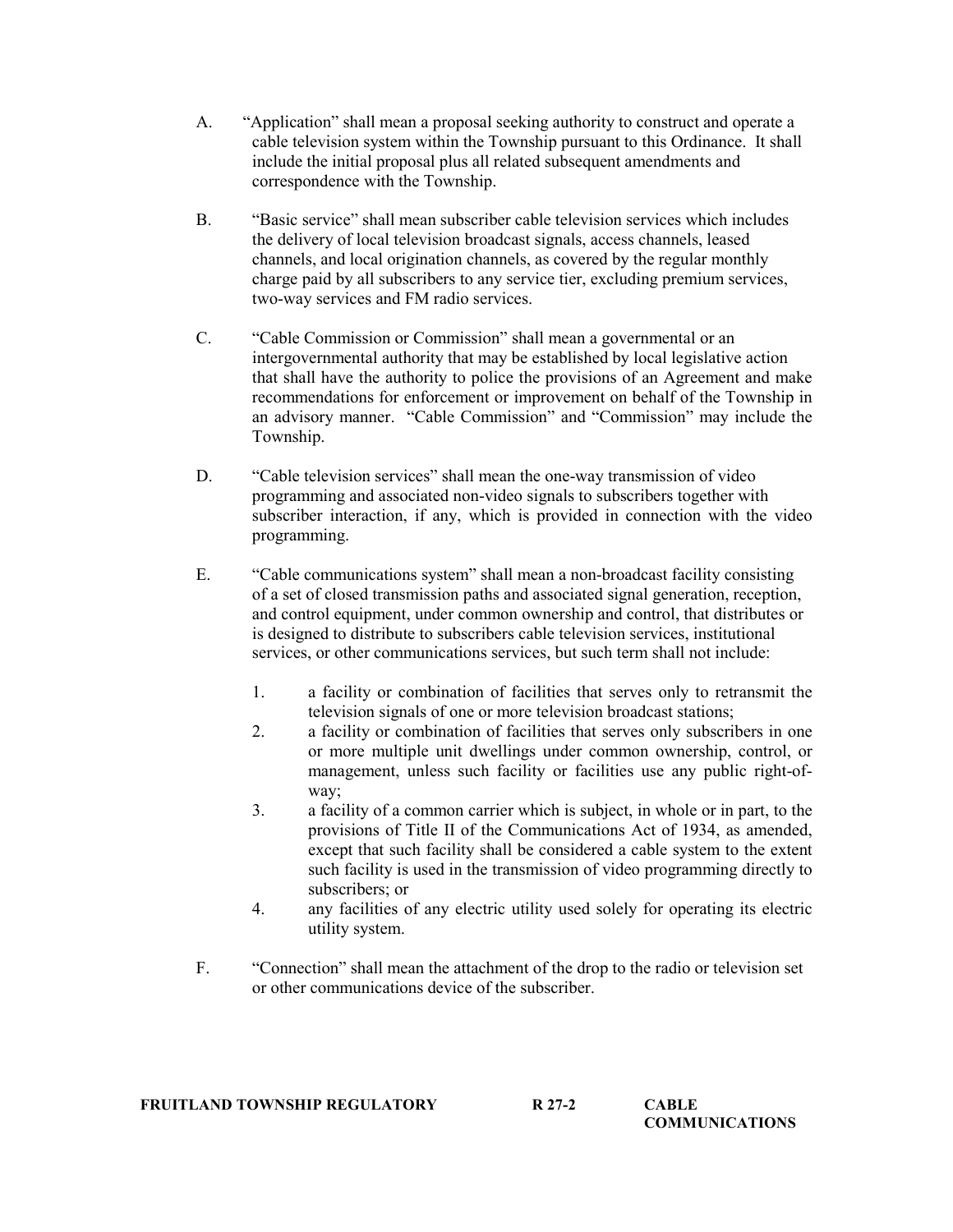- G. "Construction, Construction is Completed, Construction has been Completed, and Construction shall be Complete" shall mean that strand has been put up and all necessary cable, including trunk and feeder cable, has been lashed; for underground construction, that all cable has been laid and trenches refilled, all road surfaces restored and, except as prevented by weather conditions or delayed because of seasons, landscaping restored, that all amplified housings and modules have been installed, including modules for return path signals if proposed, that power supplies have been installed and all bonding and grounding has been completed; that all necessary connectors, splitters, and taps have been installed; that construction of the head ends or hubs has been completed and all processing equipment has been installed; and that any and all other construction necessary for the system to be ready to deliver cable television service to subscribers in a safe and reliable manner has been completed consistent with the terms of this Franchise and industry standards. The term "completion of construction" does not include marketing and installation of subscriber service.
- H. "Council" shall mean the governing body of the Township of Fruitland.
- I. "Dedication" shall mean those dedications and easements for public roadways and utilities and other rights of way maintained for the benefit of the public and controlled by the Township; the terms, conditions, or limitations of which are not inconsistent with the erection, construction, or maintenance of a cable television system, its structures, or equipment.
- J. "Drop" shall mean the cable that connects a subscriber's premises to the nearest feeder line of the cable system.
- K. "Easement" shall mean a right to use all public rights of way, including public utility easements.
- L. "Feeder Line" shall mean the coaxial or fiber optic cable running from the trunk line to line extenders and taps for the purpose of interconnecting with individual subscribers.
- M. "FCC" shall mean the Federal Communications Commission or any legally appointed or designated agent or successor.
- N. "File" shall mean the delivery, by mail or otherwise, to the appropriate office, officer, or agent of the Township of any document or other instrument which this Agreement requires the Grantee to file with the Township. The date of receipt by the Township shall be considered the file date.
- O. "Force majeure" shall mean acts of God, strikes, acts of a public enemy, wars, blockades, insurrections, riots, unusual delays in transportation, reasonable inability of Grantee to procure materials, and earthquakes or any other natural causes beyond Grantee's reasonable control and which could not have been reasonably anticipated. The settlement of strikes or labor disturbances shall be entirely within the discretion of the party having the difficulty. Any requirement

| FRUITLAND TOWNSHIP REGULATORY | R 27-3 | <b>CABLE</b>          |
|-------------------------------|--------|-----------------------|
|                               |        | <b>COMMUNICATIONS</b> |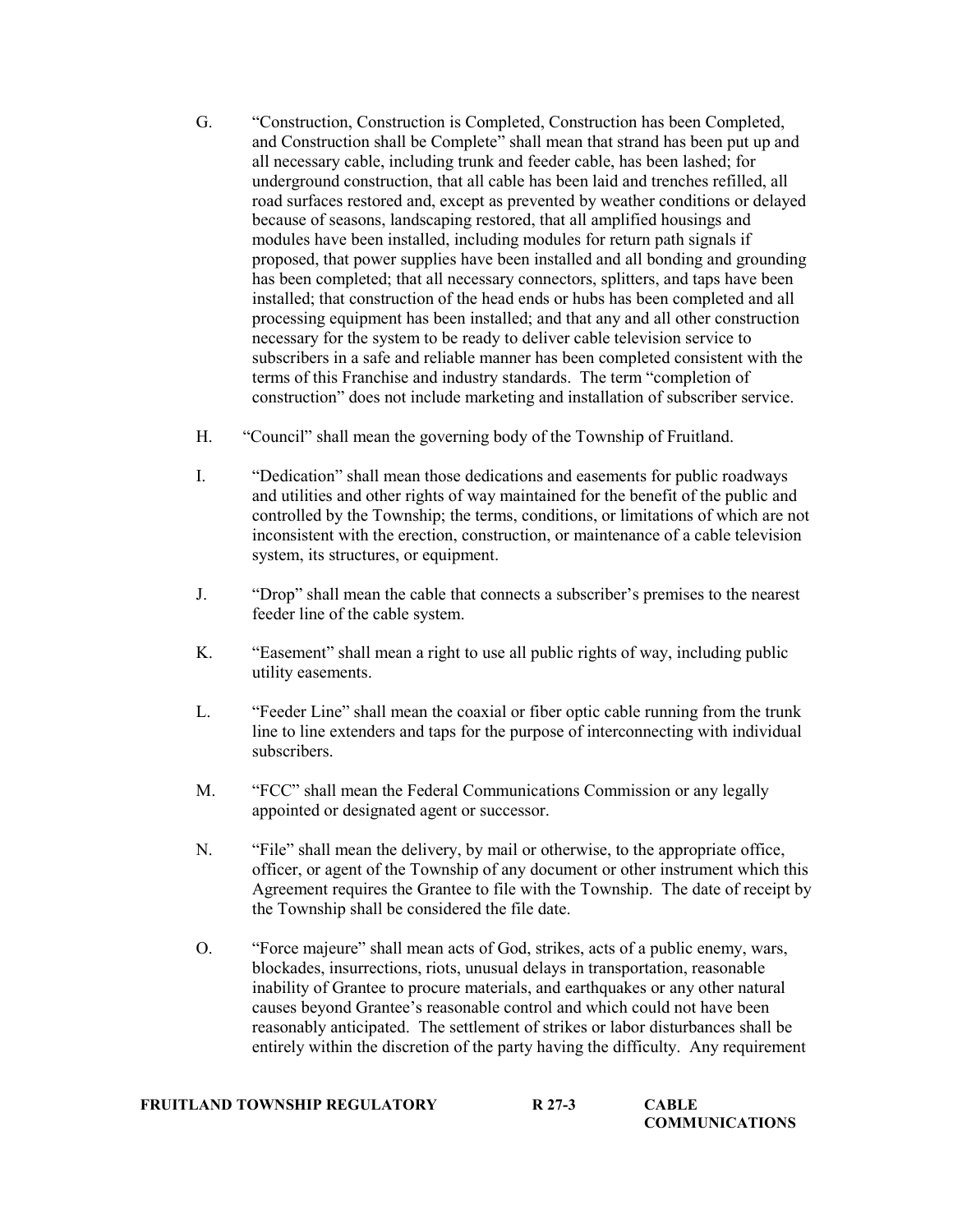that force majeure shall be remedied with all reasonable dispatch shall not require settlement by acceding to the demands of the opposing party or parties when such course is inadvisable in the discretion of the party having the difficulty.

- P. "Franchise" shall mean the nonexclusive right and authority to construct, maintain, and operate a cable communications system through use of the public streets, dedications, public utility easements, other public rights of way, or public places in the Township pursuant to a contractual agreement executed by the Township and a Grantee.
- Q. "Gross revenues" shall mean all revenue from the cable communications system derived directly or indirectly by Grantee, its affiliates, subsidiaries, parent, and any other person in which Grantee has a financial interest in association with the provisions of cable communications services within the Township. Gross revenues shall include, but not be limited to, basic service monthly fees, institutional service fees, program service fees, installation, studio rental, production equipment and personnel fees, reconnection fees, leased channel fees, converter rentals, advertising revenues, and copyright fees. Gross revenues shall also include, value at retail price levels, the value of any goods, services, or other enumeration in non-monetary form, received by Grantee or other described above in consideration of performance by the Grantee or others described above any advertising or other service in connection with the cable system. Gross revenues shall not include any taxes on services furnished by Grantee payable to the State of Michigan or any other governmental unit and collected by Grantee on behalf of said governmental unit, or any revenues from the provision of cable communications services outside the Township.
- R. "Installation" shall mean the connection of the system at the subscriber's premises.
- S. "Person" shall mean an individual or legal entity, such as a corporation or partnership.
- T. "Premium service" shall mean pay television offered on a per channel or per program basis.
- U. "Service tier" shall mean a specific set of cable subscriber services which are made available as, and only as, a group for purchase by subscribers at a separate rate for the group.
- V. "Street" or "public way" shall mean the surface of and the space above and below any public street, road, highway, path, sidewalk, alley, court, or easement now or hereafter held by the Township for the purpose of public travel or public utilities and shall include public easements or rights of way.
- W. "Subscriber" shall mean a recipient of cable communications services or other services provided over a cable communications system.

| <b>FRUITLAND TOWNSHIP REGULATORY</b> | R 27-4 | CABLE                 |
|--------------------------------------|--------|-----------------------|
|                                      |        | <b>COMMUNICATIONS</b> |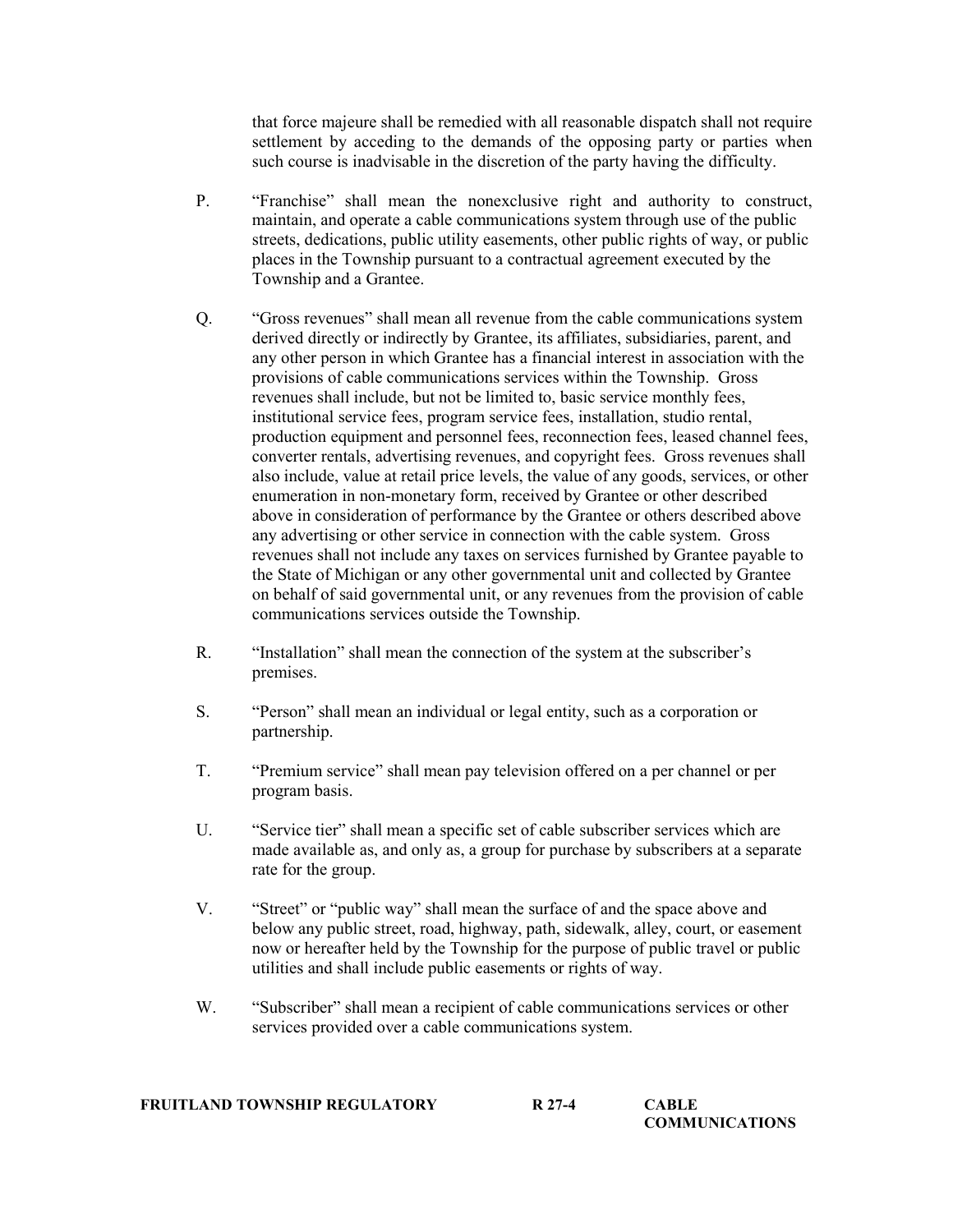- X. "Township" is the Township of Fruitland, Michigan. "Township" may include "Cable Commission" or "Commission".
- Y. "White Lake Area" shall mean all those governmental units in the vicinity of White Lake; specifically the City of Montague, City of Whitehall, Blue Lake Township, Fruitland Township, Montague Township, Whitehall Township, and White River Township.

## SECTION R 27.07 AUTHORITY

### SECTION R 27.08 REQUIREMENT OF A FRANCHISE

It shall be unlawful to construct, install, maintain or operate a cable communications system or part of a cable communications systems or part of a cable communications system within the Township without a valid franchise obtained pursuant to the provisions of this Chapter.

### SECTION R 27.09 TERM

The term of a franchise shall be as specified in the franchise agreement, but it shall not exceed a period of fifteen (15) years.

# SECTION R 27.10 USE OF PROPERTY

- A A Franchise grants to Grantee the authority to use the Township's public streets, sidewalks, easements, and other rights of way for the purposes of this Agreement. No property right is bestowed by a franchise.
- B. A franchise shall authorize the use of the public ways for installing cables, wires, lines, and other facilities in order to operate a cable television communications system but shall neither expressly nor impliedly be deemed to authorize the Grantee to provide service to, or, install cables, wires, lines, or any other equipment or facilities upon private property without an applicable easement or the owner's consent, or to utilize publicly or privately owner utility poles or conduits without a separate agreement with the owners thereof.

# SECTION R 27.11 NON-EXCLUSIVE

The grant of authority for use of the Township's public streets, sidewalks, easements, and other rights of way is not exclusive and does not establish priority for use over other franchise holders, permit holders, or the Township's own use of public property. A Grantee shall respect the rights and property of the Township and other authorized users of public streets, sidewalks, easements, and rights of way. Disputes over the use of the public streets, sidewalks, easements, and other rights of way shall be submitted to the Township for resolution, which decision shall be final.

FRUITLAND TOWNSHIP REGULATORY R 27-5 CABLE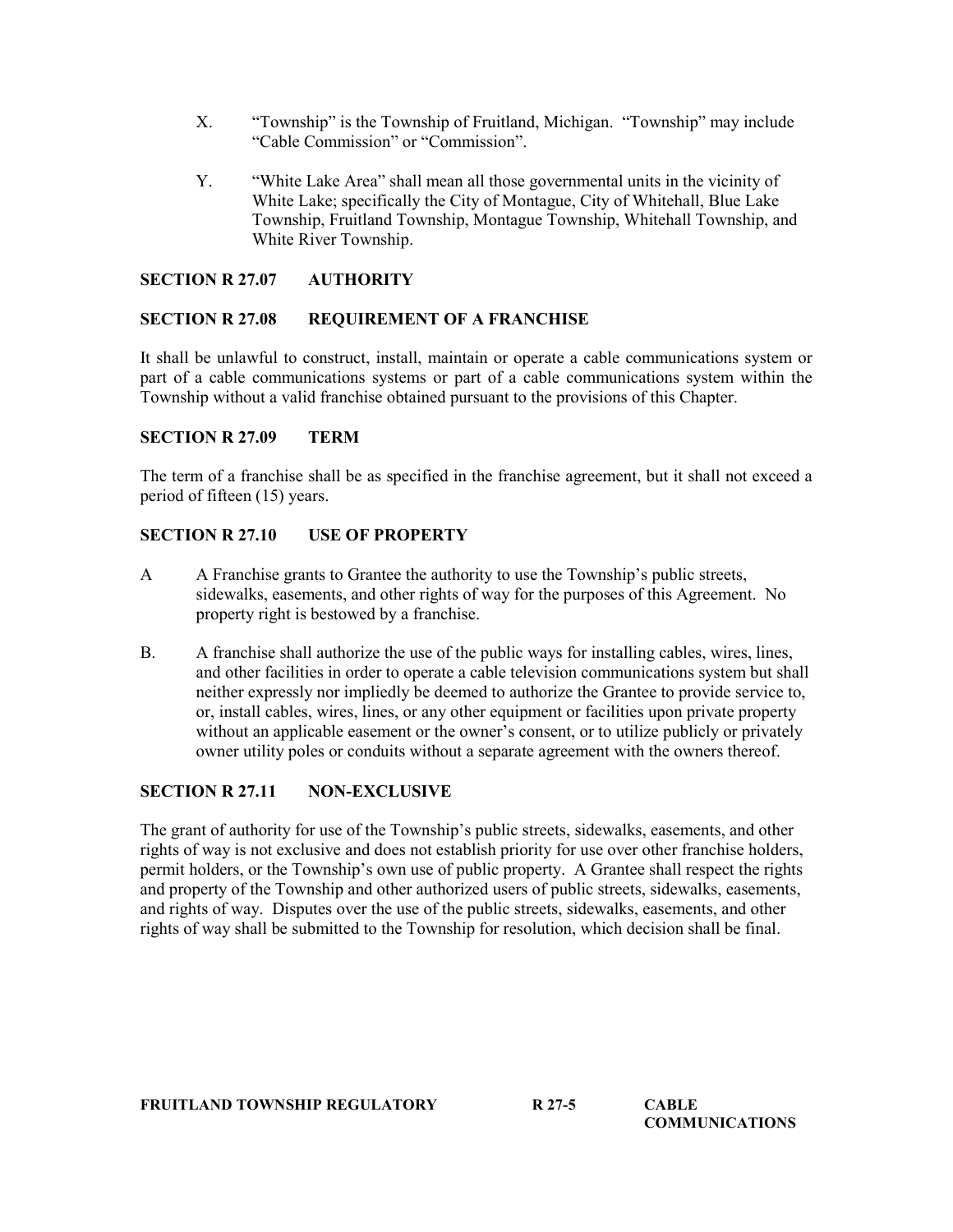## SECTION R 27.12 FRANCHISE APPLICATIONS

## SECTION R 27.13 FILING OF APPLICATIONS

Applications for a cable television franchise will be considered pursuant to the following procedures:

- A. An application may be filed at any time or pursuant to a request for proposals (RFP) issued by the Township.
- B. The Township may request additional information from an applicant for a franchise at any time.
- C. All applications to be acceptable for filing must be accompanied by a filing fee of \$1,000. The Township shall apply all filing fees received against all costs associated with its evaluation of any pending application. In the event that total costs are less than total filing fees, the Township shall refund a portion of the filing fee.

### SECTION R 27.14 CONTENT OF APPLICATIONS

To be acceptable for filing, an application must conform to any applicable RFP and all the information specified therein. Where an application is not filed pursuant to an RFP, it shall contain, at minimum, the following information:

- A. Identification of the ownership of the applicant, if not a natural person, including the names and addresses of all persons with one (1) percent or more ownership interest and the ultimate controlling natural persons and identification of all officers and directors and any other primary business affiliation of each.
- B. An indication of whether the applicant, or any entity controlling the applicant, including any officer of a corporation or major stockholder thereof, has been adjudged bankrupt, has had a cable franchise revoked, or been found guilty by any court or administrative agency in the United States of: (1) a violation of a security or antitrust law; or (2) a felony or any other crime involving moral turpitude. Identify any such person or entity and fully explain the circumstances.
- C. A demonstration of the applicant's technical, legal and financial ability to construct and operate the proposed cable facility.
- D. A description of the physical facility proposed, including channel capacity (oneway and two-way if any), the area to be served, a summary of technical characteristics and headend and access facilities.
- E. A description of how any construction will be implemented, identification of areas having above ground or below ground cable facilities, the proposed construction schedule and a description (where appropriate) of how service will be converted from any existing facility to a new facility.

| FRUITLAND TOWNSHIP REGULATORY | R 27-6 | <b>CABLE</b>          |
|-------------------------------|--------|-----------------------|
|                               |        | <b>COMMUNICATIONS</b> |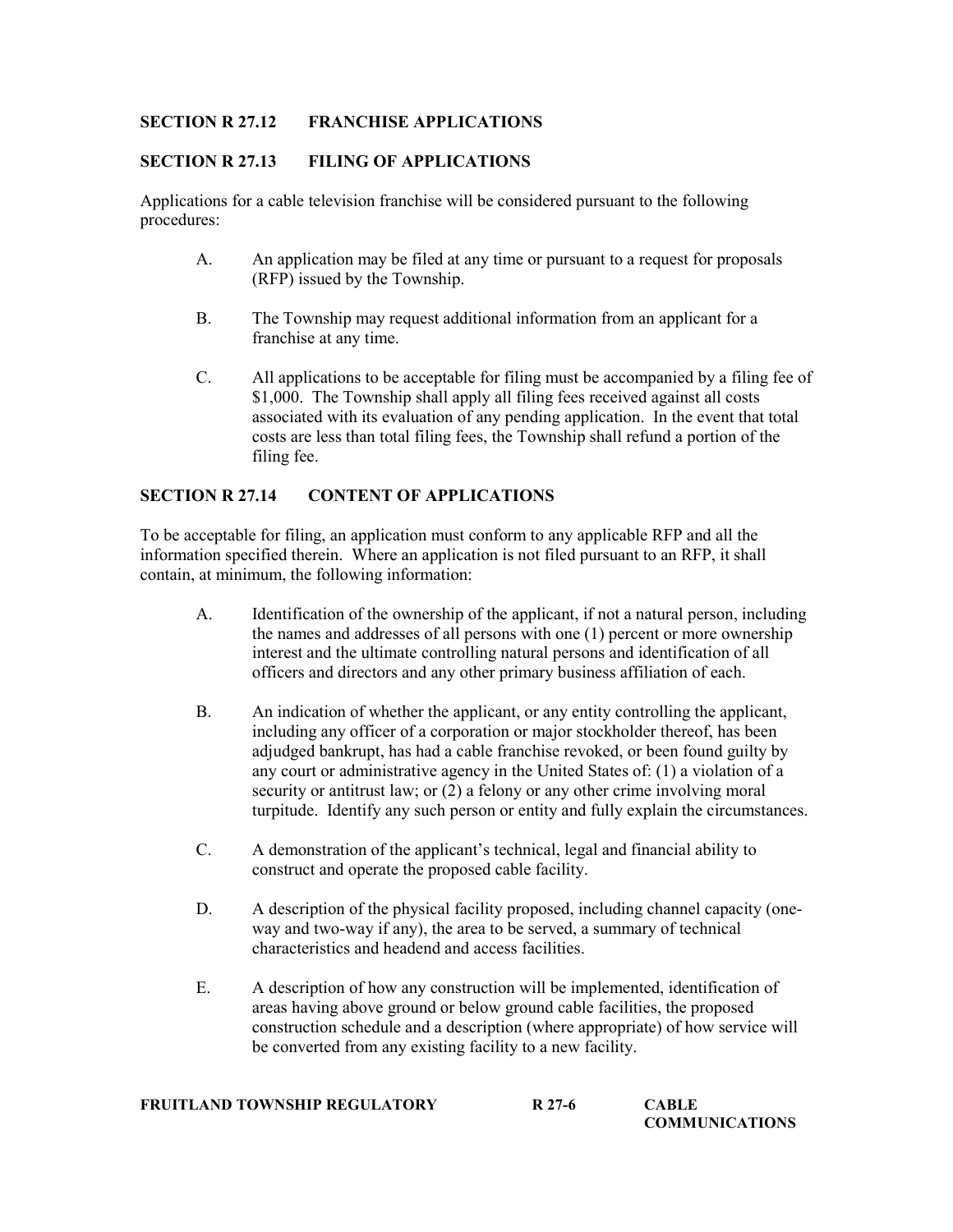- F. A description of the services to be provided over the system, including identification of television signals (both broadcast and non-broadcast) to be carried and all non-television services to be provided initially. Where service will be offered by tiers, identify the signals and/or services to be included on each tier.
- G. The proposed rates to be charged, including rates for each service tier, as appropriate, and charges for installation, converters and other services.
- H. Information as necessary to demonstrate compliance with all relevant requirements contained in this Chapter.
- I. A demonstration of how the proposal is reasonable to meet the future cablerelated community needs and interests. In particular, the application should describe how the proposal will satisfy the needs as analyzed in any recent community needs assessment commissioned by the Township.
- J. A demonstration that the proposal is designed to be consistent with all federal and state requirements.
- K. Pro forma financial projections for each year of the Franchise term. The projections shall include a statement of income, balance sheet, statement of sources and uses of funds and schedule of capital additions. All significant assumptions shall be explained in notes or supporting schedules that accompany the projections.
- L. A complete list of all cable communications systems in which the applicant, or a principal thereof, holds an equity interest.
- M. An affidavit of the applicant or duly authorized officer thereof, certifying, in a form acceptable to the Township, the truth and accuracy of the information contained in the application and acknowledging the enforceability of application commitments.
- N. In the case of an application by an existing franchisee for a renewed franchise, a demonstration that said franchisee has substantially complied with the material terms of the existing franchise and with the applicable law.
- O. Other information that the Township, or its agents, may request of the applicant.

### SECTION R 27.15 APPLICANT REPRESENTATIVES

Any person who files an application with the Township for a cable television franchise shall forthwith, at all times, disclose to the Township, in writing, the names, addresses and occupations of all persons who are authorized to represent or act on behalf of the applicant in those matters pertaining to the application. The requirement to make such disclosure shall continue until the Township shall have rejected an applicant's application or until an applicant withdraws its application.

| <b>FRUITLAND TOWNSHIP REGULATORY</b> | R 27-7 | <b>CABLE</b> |  |
|--------------------------------------|--------|--------------|--|
|--------------------------------------|--------|--------------|--|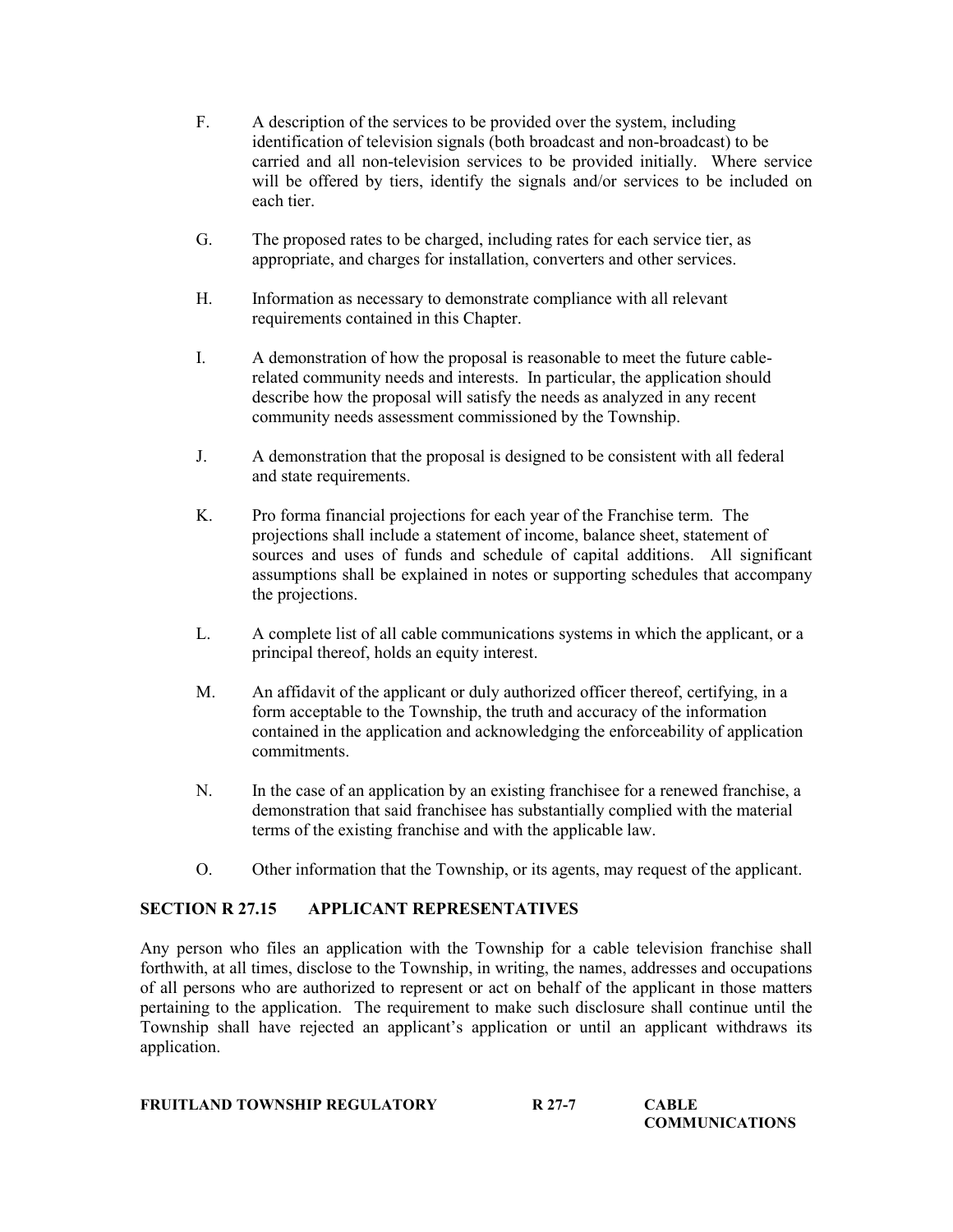### SECTION R 27-16 CONSIDERATION OF APPLICATIONS

- A. The Township will consider each application for a franchise where the application is found to be acceptable for filing and in substantial compliance with the requirements of this Chapter and any applicable RFP. In evaluating an application, the Township will consider, among other things, the applicant's past service record in other communities, the nature of the proposed facilities and services, proposed rates and whether the proposal would adequately serve the public needs and the overall interests of the citizens of the Township. Where the application is for a renewed franchise, the Township shall consider whether: (1) the cable operator has substantially complied with the material terms of the existing franchise and with applicable law; (2) the quality of the operator's service, including signal quality, response to consumer complaints and billing practices (but without regard to the mix, quality or level of cable services or other services provided over the system) has been reasonable in light of community needs; (3) the operator has the financial, legal and technical ability to provide the services, facilities and equipment as set forth in the operator's proposal; and (4) the operator's proposal is reasonable to meet the future cable-related community needs and interests, taking into account the cost of meeting such needs and interest.
- B. Where the Township determines that an applicant's proposal, including the proposed service area, would serve the public interest, it may grant a franchise to the applicant. The franchise agreement will constitute a contract, freely entered into, between the Township and the grantee. Said franchise agreement shall incorporate by reference the relevant provisions of this Chapter. Any such franchise must be approved by Ordinance of the Council.
- C. In the course of considering an application for a renewed franchise, the Council shall hold a public hearing, following at least 14 days prior notice, in which the public and the franchisee seeking renewal shall be offered an opportunity to speak, offer evidence and question witnesses. A recording shall be made of such hearing. Based on the record of such hearing an the application (including any negotiations relative thereto), the Council shall determine whether to grant a renewed franchise and shall issue a written opinion stating the reasons for its decision.
- D. A franchise granted pursuant to this Chapter shall not take effect until the applicant pays a grant fee to the Township. The grant fee shall be equal to the Township's direct costs in the franchising process less the application filing fees received. The Township shall provide to the grantee a statement summarizing such costs prior to the execution of the franchise.

### SECTION R 27.17 ACCEPTANCE

A franchise and its term and conditions shall be accepted by a grantee by written instrument, in a form acceptable to the Township Attorney and filed with the Township within thirty (30) days after the granting of the franchise by the Township. In its acceptance, the grantee shall declare that it has carefully read the terms and conditions of this Ordinance and the franchise and accepts all of the terms and conditions of this Ordinance and the franchise and agrees to abide by same.

| <b>FRUITLAND TOWNSHIP REGULATORY</b> | R 27-8 | <b>CABLE</b>          |
|--------------------------------------|--------|-----------------------|
|                                      |        | <b>COMMUNICATIONS</b> |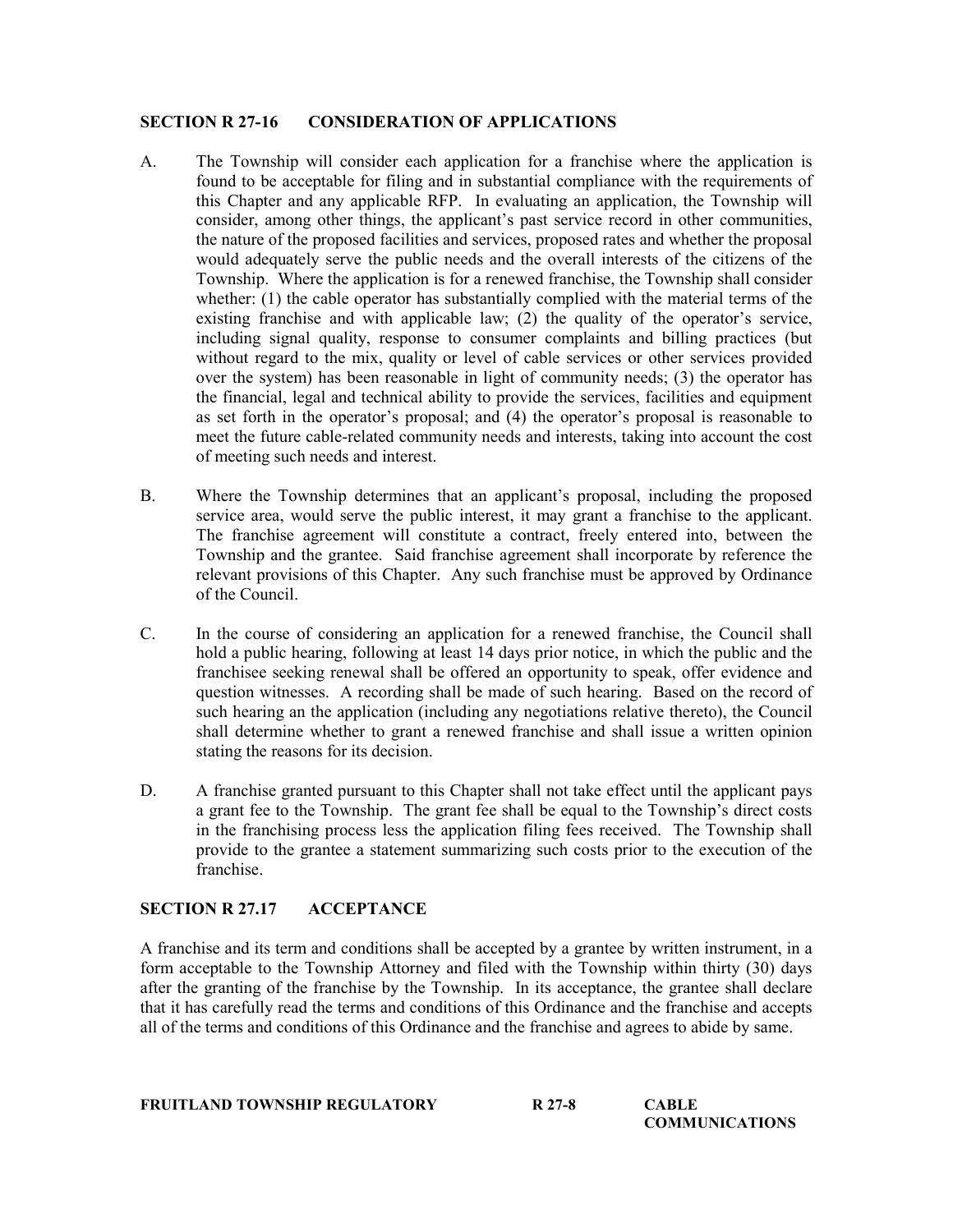In accepting a franchise, a grantee shall indicate that it has relied upon its own investigation of all relevant facts, that it was not induced to accept the franchise and that it accepts all reasonable risks related to the interpretation of the franchise.

## SECTION R 27.18 FRANCHISE CONDITIONS

## SECTION R 27.19 NON-TRANSFERABILITY OF RIGHTS

- A. A franchise issued pursuant to this Chapter shall not be sold, assigned, transferred, leased, or disposed of, either in whole or in part, either by involuntary sale or by voluntary sale, merger, consideration, or otherwise hypothecated in any manner, nor shall title thereto, either legal or equitable, or any right, interest, or property therein pass to or vest in any person or entity, or the controlling interest in any corporation holding a franchise hereunder be changed, without the prior consent of the Township, which shall not be unreasonably withheld. Such a transfer of control is not limited to major interest holders but includes actual working or de facto control by minor interest holders in whatever manner exercised. Every change, transfer, or acquisition of control of Grantee shall make the Franchise subject to cancellation unless and until the Township shall have consented. Change in control by virtue of inheritance shall not come into the provisions of this section. A rebuttable presumption that a change in controlling interest has occurred shall arise upon the acquisition or accumulation by any person or group of persons of five (5%) percent of the voting shares of the Grantee, except where such person or group of persons own fifty (50%) or more of the voting stock, singularly or collectively, before such acquisition or accumulation,
- B. For the purpose of determining whether it shall consent to such change, transfer, or acquisition of control, the Township may inquire into all qualifications of the prospective controlling party, and Grantee shall assist the Township in any such inquiry. The Township may require any reasonable conditions which it deems necessary at the time of review to ensure that the cable communications system will comply with the provisions of this Agreement for the balance of the term of the Franchise.
- C. Any unauthorized transfer in violation of this section shall be deemed a material breach in default of this Agreement and shall subject the Grantee to all applicable penalties and to all other remedies, legal and equitable, which are available to the Township.
- D. Grantee shall notify the Township of any occurrence which constitutes an unauthorized transfer under this Article, or of the entry of any judgment, petition, or order described in this Article, within four (4) days of the occurrence of such event.

# SECTION R 27.20 LETTER OF CREDIT

A. Before commencing any construction, Grantee shall deposit with the Township a cash bond of Letter of Credit from a financial institution chosen by the Grantee and approved by the Township in the amount of Five Thousand Dollars (\$5,000). The Letter of Credit may not be revoked or terminated until completion of the system plus an additional sixty (60) days except with written approval of the Township. Thereafter a Two Thousand Five Hundred Dollars (\$2,500) cash bond shall be maintained. The form and content of

| FRUITLAND TOWNSHIP REGULATORY | R 27-9 | <b>CABLE</b>          |
|-------------------------------|--------|-----------------------|
|                               |        | <b>COMMUNICATIONS</b> |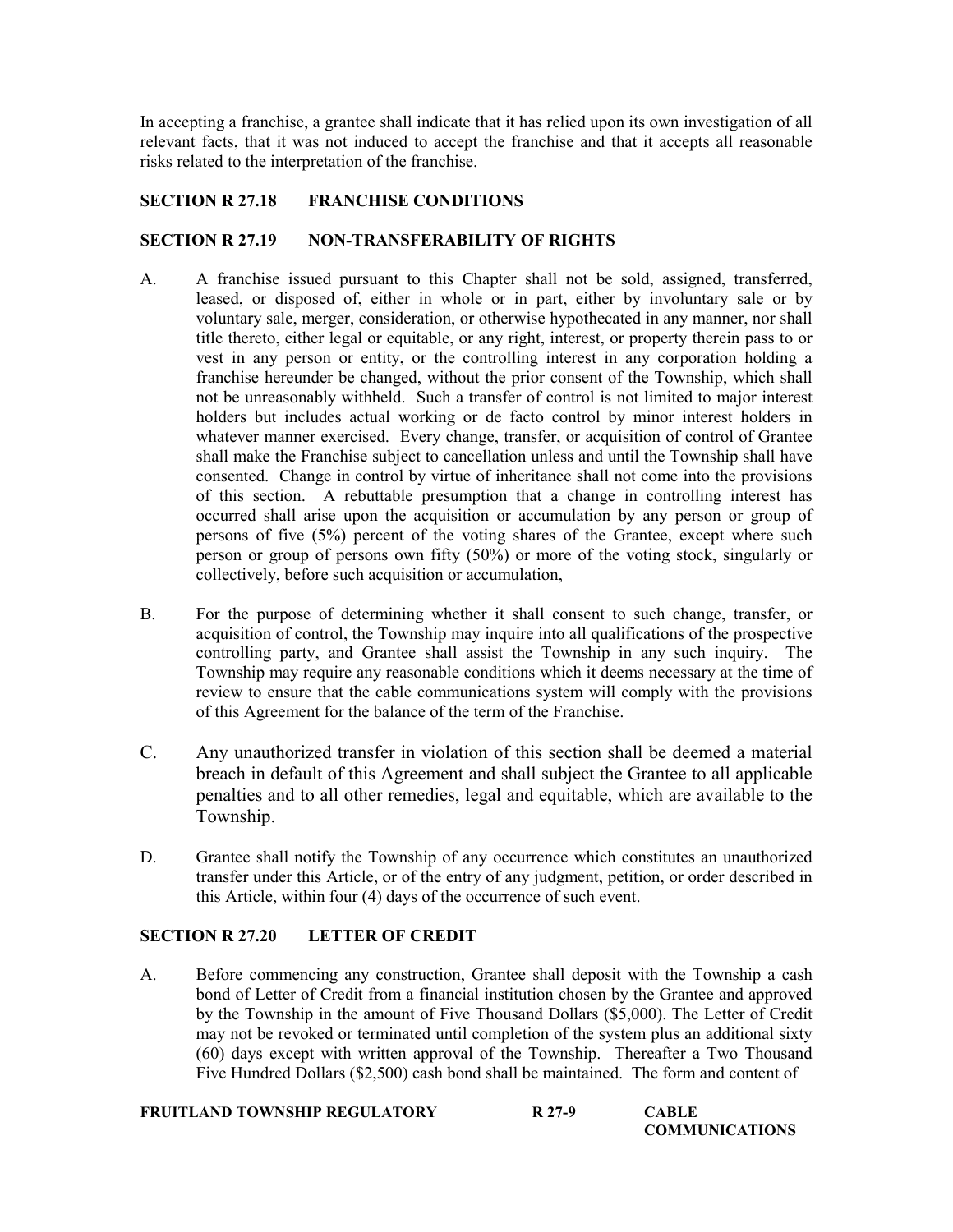such cash bond or Letter of Credit shall be approved by the Township Attorney. The cash bond or Letter of Credit shall be used to insure the faithful performance of Grantee of all provisions of this Chapter, compliance with all orders, permits, and directions of any agency, authority, board, department, division, or office of the Township having jurisdiction over its acts or defaults under the license, and the payment by Grantee of any costs, claims, liens, liquidated damages, and taxes due the Township which arise by reason of the construction, operation, or maintenance of the system, or breach or termination of the franchise.

- B. If grantee fails to make timely payments to the Township or its designee of any amount due, or fails to make timely payment to the Township of any taxes due, or fails to repay the Township for damages, costs, or expenses which the Township shall be compelled to pay by reason of any default of Grantee, or fails to comply with any provisions this Franchise which the Township reasonably determines can be remedied by the draw on the irrevocable Letter of Credit, the township may draw upon the Letter of Credit in the amounts sufficient to repay the Township, with interest and any penalties, plus costs and reasonable attorney fees incurred thereby.
- C. Not later than thirty (30) days after the mailing of notification to Grantee of drawing pursuant to the above subsections, the Grantee shall cause the Letter of Credit to be restored to the full amount required hereby. Failure to effect timely restoration of the Letter of Credit shall constitute a material breach of this Chapter and the Franchise.
- D. Upon termination of the Franchise, the Letter of Credit shall be delivered to the Grantee within ninety (90) days of such termination, provided there are not outstanding defaults on the part of the Grantee which results or may result in assessment of liquidated damages. The remainder of the Letter of Credit, less such assessment, shall be forthwith delivered to Grantee.
- E. The rights reserved to the Township with respect to the Letter of Credit are in addition to all other rights of the Township, whether reserved by this Agreement or related documents or authorized by law, and no action, proceeding, or exercise of a right with respect to such Letter of Credit shall affect any other right the Township may have.
- F. Failure to deposit said Letter of Credit as required above, or the failure to maintain said Letter of Credit, in the full amount required hereby in effect during the entire term of this Agreement, and of any renewal or extension thereof, shall constitute a material breach of this Agreement.

### SECTION R 27.21 INSURANCE AND INDEMNITY

A. After the granting of the Franchise and following simultaneously with the filing of the acceptance of the Franchise and prior to the commencement of construction and at all times during the term of the Franchise, Grantee shall obtain and deliver to the Township, written evidence of payment of premiums for and the originals or duplicate originals of the following:

### FRUITLAND TOWNSHIP REGULATORY R 27-10 CABLE

**COMMUNICATIONS**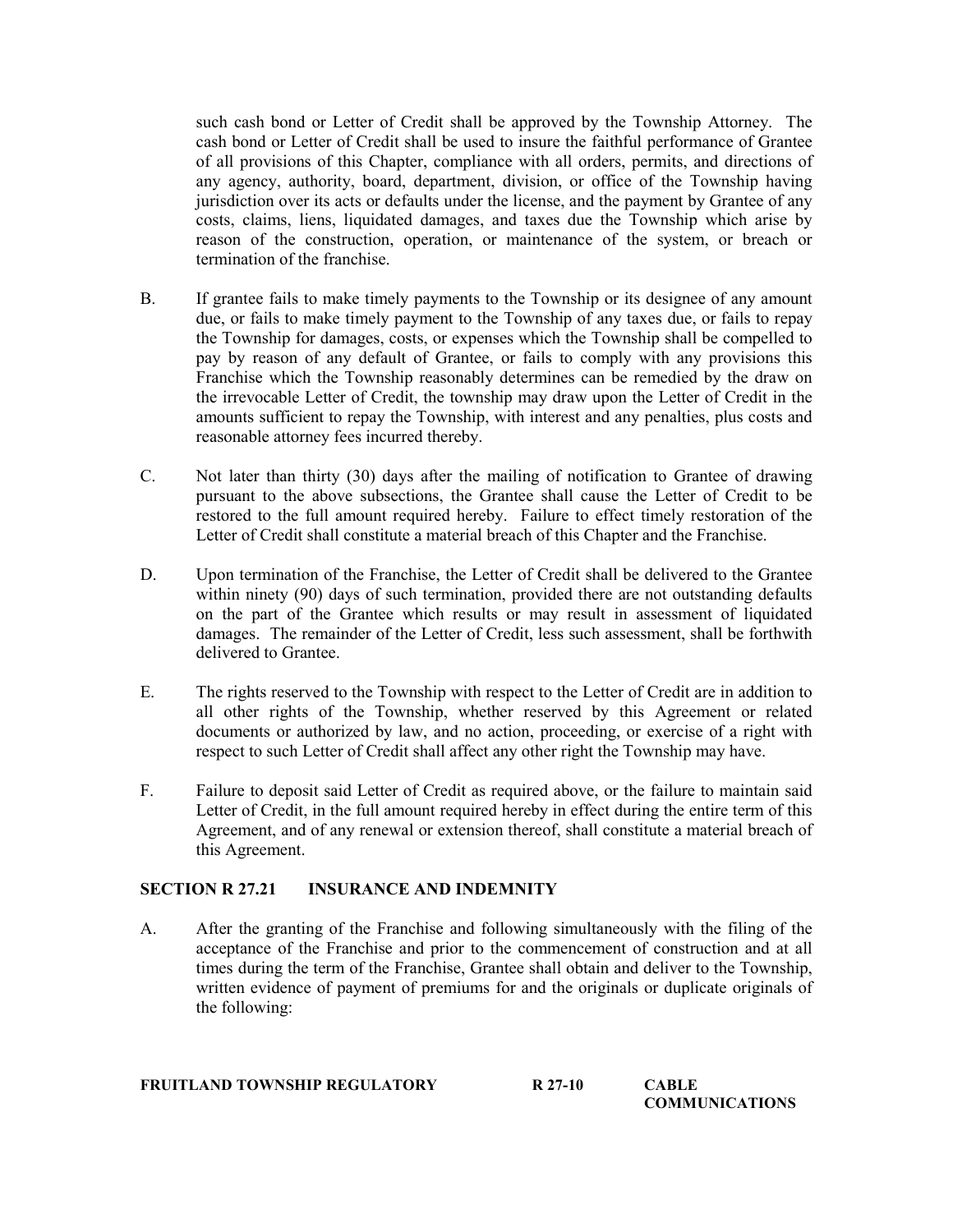- 1. A general comprehensive public liability or policies indemnifying, defending, and holding harmless the Township, its officials, boards, authorities, agents, and employees from and against all claims by any person whatsoever, including the costs, defense costs, attorney fees, and interest arising therefrom, on account of injury to or death of a person or persons occasioned by the operations of the Grantee under the Franchise herein granted, or alleged to have been so caused or occurred, with a minimum liability of One Million Dollars (\$1,000,000.00) per person injury or death of any one (1) person and in any one (1) accident or occurrence.
- 2. A property damage insurance policy or policies indemnifying, defending, and saving harmless the Township, its officials, boards, authorities, agents, and employees from and against all claims by any persons whatsoever, including the costs, defense costs, attorney fees and interest arising therefrom, for property damage occasioned by the operation of the Grantee under the Franchise herein granted, or alleged to have been so caused or occurred, with a minimum liability of Five Hundred Thousand Dollars (\$500,000.00) for property damage to the property of any one (1) person in any one (1) accident or occurrence.
- B. All insurance policies called for herein shall be in a form reasonably satisfactory to the Township Attorney.
- C. Failure to comply with the provisions of this section shall constitute a material breach of this Chapter and the Franchise.

## SECTION R 27.22 PAYMENT OF FEES AND COSTS

- A. Grantee in consideration of the privilege granted under this Franchise of the use of public ways and the privilege to construct and operate a cable television system, shall pay the Township not more than five percent  $(5\%)$  of its total revenues for the entire term of this Franchise.
- B. Grantee shall file with the Township, by the end of each year, a financial statement showing the total revenues received by Grantee during the preceding calendar year. Grantee shall pay the yearly portion of the Franchise fee to the Township on or before the time such financial statement is due to be filed. Grantee shall also file, no later than one (1) month after the end of its fiscal year, a statement of its total basic service revenues for the preceding fiscal year, audited by an independent public accountant, certified in the State of Michigan, if so requested by the Township. Grantee shall bear the cost of such audit. Any Franchise fee payment in adjustment for any shortfall of the total annual payment for the year shall be made at that time. Adjustments for any overpayment shall be by credit to subsequent yearly payments.
- C. In the event the Franchise is revoked or otherwise terminated prior to its expiration date, the Grantee shall file with the Township, within ninety (90) days of the date of revocation or termination, an audited financial statement showing the gross revenues received by the Grantee since the end of the previous year and shall make adjustments at that time for the franchise fees due up to the date of revocation or termination.
- D. Nothing in this Ordinance or franchise agreement shall limit the Township's authority to tax Grantee.

| FRUITLAND TOWNSHIP REGULATORY | R 27-11 | <b>CABLE</b>          |
|-------------------------------|---------|-----------------------|
|                               |         | <b>COMMUNICATIONS</b> |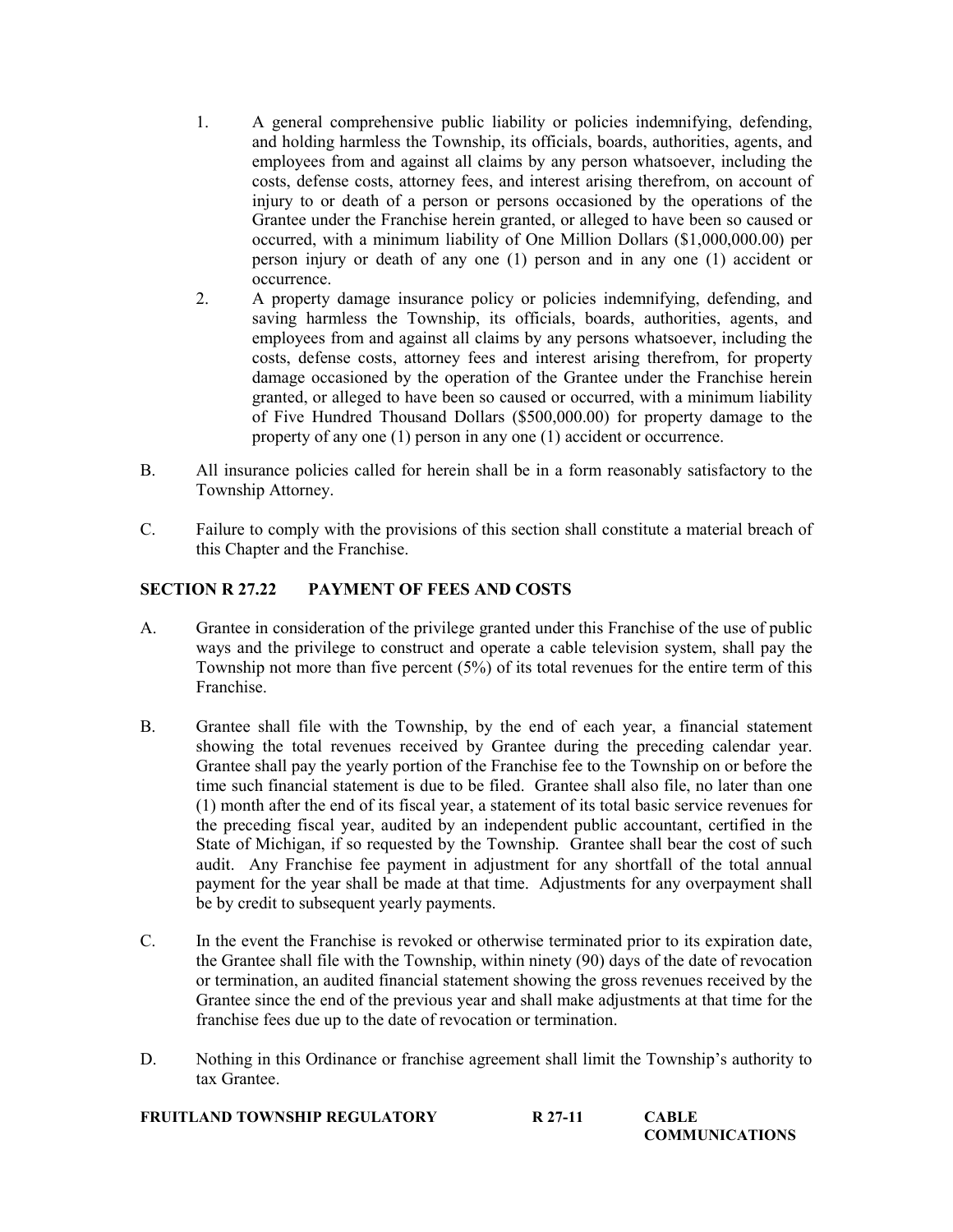- E. No acceptance of any payment shall be construed an accord that the amount paid is in fact the correct amount, nor shall such acceptance of payment be construed as a release of any claim the Township may have for further or additional sums payable under the provisions of this Ordinance or franchise agreement. All amounts paid shall be subject to auditing and revision by the Township.
- F. Failure to comply with this section shall constitute a material breach of the Ordinance or franchise agreement and shall subject the Grantee to all measures, legal or equitable available to the Township.

# SECTION R 27.23 FORFEITURE AND TERMINATION

In addition to all other rights and powers retained by the Township under this Ordinance and any franchise issued pursuant thereto, the Township reserves the right to forfeit and terminate the franchise and all rights and privileges of the franchisee, with reasonable cause, by majority vote of the Council after at least 30 days prior written notice, with reasons if any, and an opportunity to appear and make arguments at a public hearing.

# SECTION R 27.24 FORECLOSURE

- A. Upon the foreclosure or other judicial sale of all or a substantial part of the cable communications system facilities, or upon the termination of any lease covering all or a substantial part of the cable communications system, or upon the occasion of additional events which effectively cause termination of the systems operation, Grantee shall notify the Township of such fact and such notification or the occurrence of such terminating events shall be treated as a notification that a change in control of the Grantee has taken place, and the provisions of this Agreement governing the consent of the Township to such change in control of Grantee shall apply.
- B. In the event that a secured creditor of the Grantee forecloses upon the Grantee's interest in the system and proceeds to operate the system by receivership or otherwise, such action shall not be deemed grounds for termination of the franchise agreement.

### SECTION R 27.25 RECEIVERSHIP

- A. The Township shall have the right to cancel this Franchise one hundred twenty (120) days after the appointment of a receiver to take over and conduct the business of Grantee, unless such receivership shall have been vacated prior to the expiration of said one hundred twenty (120) days, or unless:
	- 1. Within one hundred twenty (120) days after the election or appointment, such receiver shall have fully complied with all of the provisions of this Franchise and remedies and defaults thereunder; and
	- 2. Within said one hundred twenty (120) days, such receiver shall have executed an agreement, duly approved by the court having jurisdiction, whereby such receiver assumes and agrees to be bound by each every provision of this Franchise as granted to Grantee except where expressly prohibited by Michigan law.

| <b>FRUITLAND TOWNSHIP REGULATORY</b> | R 27-12 | <b>CABLE</b>          |
|--------------------------------------|---------|-----------------------|
|                                      |         | <b>COMMUNICATIONS</b> |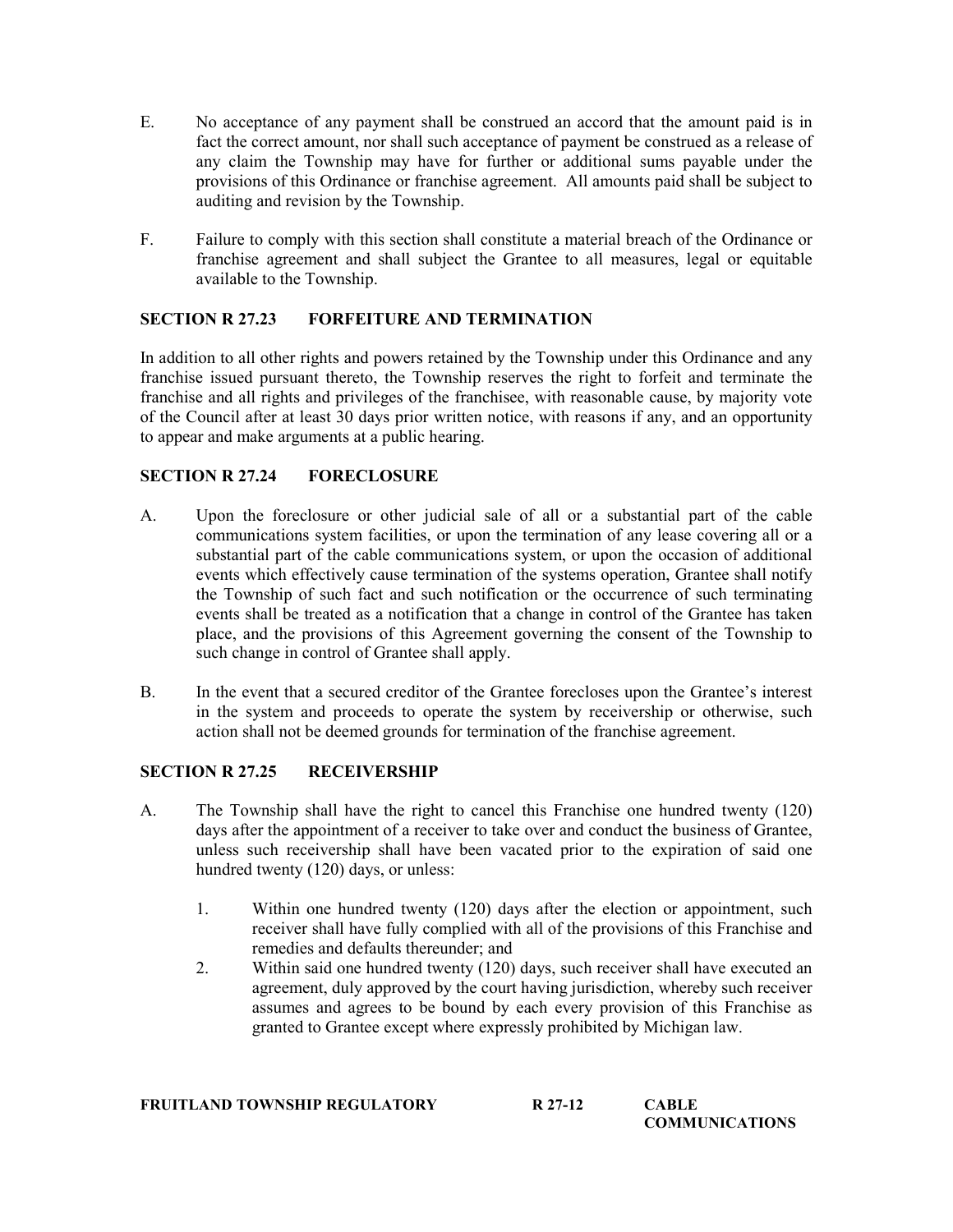- B. Grantee shall immediately notify the Township in writing if:
	- 1. Grantee files a voluntary petition in bankruptcy, a voluntary petition to reorganize its business, or a voluntary petition to effect a plan or other arrangement with creditors;
	- 2. Grantee files an answer admitting the jurisdiction of the Court and the material allegations of an involuntary petition filed pursuant to the Bankruptcy Code, as amended; or
	- 3. Grantee is adjudicated bankrupt, makes an assignment for the benefit of creditors, or applies for or consents to the appointment of any receiver or trustee of all or any part of its property including all or any part of the cable system.
- C. In the event that a secured creditor of the Grantee forecloses upon the Grantee's interest in the system and proceeds to operate the system by receivership or otherwise, such action shall not be deemed grounds for termination of the franchise agreement.

# SECTION R 27.26 REMOVAL OF CABLE COMMUNICATION SYSTEM

At the expiration of the term for which the Franchise issued hereunder is granted or upon its termination as provided herein, Grantee shall, within one hundred eighty (180) days after notice by the Township, remove at it's own expenses all designed portions of the cable communications system from all streets and public ways within the Township and shall restore said streets and public ways to their former condition. Grantee shall have the right to sell the physical plant to a subsequent Grantee, subject to Township approval, in which case said plant need not be removed. If Grantee fails to remove all facilities within one hundred eighty (180) days after notice by the Township, the Township may perform the work at Grantee's expense or assume ownership of any and all of Grantee's physical properties not properly removed in accordance with this section.

### SECTION R 27.27 RATES

- A. The initial rates which the Grantee shall charge shall not be increased for a period of two (2) years from the date of granting of a Franchise or renewal.
- B. The Township reserves the right to reasonably regulate by ordinance or resolution the rates for any service or equipment, as allowed by state and federal law. Such rates and charges subject to regulation shall be just and reasonable, considering Grantee's costs, including reasonable return on investment over the remaining term of the Franchise, and shall not give preference or advantage to any subscriber or class of subscribers. Fees and charges subject to regulation by the Township pursuant to state and federal law shall not be increased without prior approval of the Township. The Township shall promptly respond to any request for an increase in fees and to charges subject to such regulation.
- C. Rates and charges not regulated by the Township may be changed by Grantee following a minimum thirty (30) days prior written notice to the Township and each subscriber.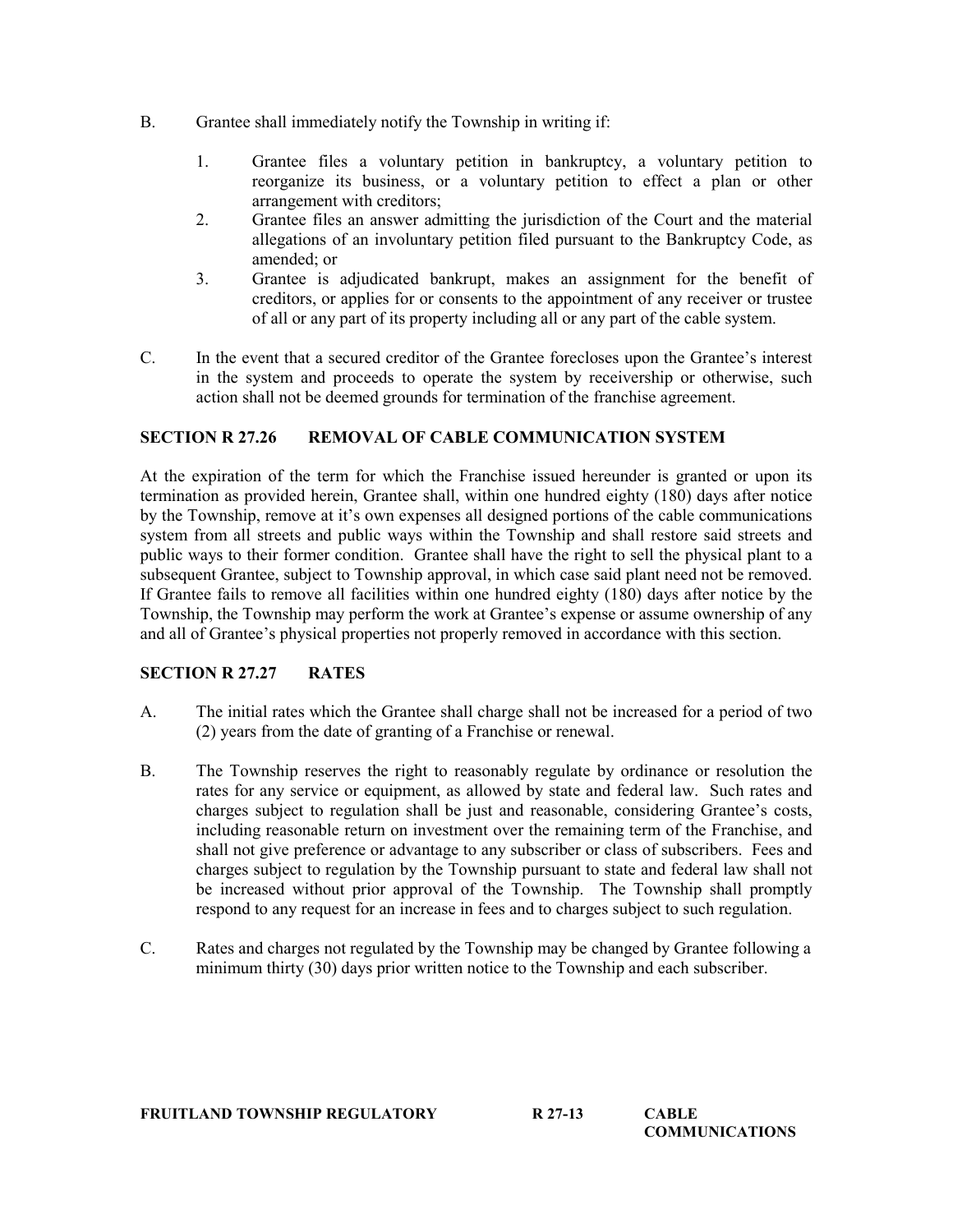### SECTION R 27.28 RECORDS

Grantee shall maintain a complete set of books and records within Muskegon County. Upon reasonable notice to Grantee, the Township will have the right to inspect all records relating to cable operations pursuant to the Franchise at any time during normal business hours.

### SECTION R 27.29 PUBLIC DROPS

- A. Grantee shall provide, without charge, one (1) drop to any four (4) school district buildings and to any four (4) municipal buildings as determined by the District and Township. Grantee shall furnish public drops with two-way modulators limited to the public governmental/school access channel. A character generator, purchased by the Cable Commission, shall be installed by Grantee at a location and time to be determined by the Commission with an additional unit provided to the School District if a second public access channel is provided.
- B. The cable television system installed by Grantee shall include an emergency alert audio override capability which will permit designated officials of the Commission to override by remote control the audio of all channels for the purposes of public notification of emergency conditions only. The Commission shall pay for all costs, excluding installation and the monthly dedicated phone line charge which shall be paid for by Grantee, associated with the emergency alert audio override.

### SECTION R 27.30 PARENTAL CONTROL

Grantee shall provide subscriber controlled lock out devices, audio and visual, at no additional cost to subscribers upon their request. These devices should provide the greatest degree of parental discretion and control. The Township may designate by resolution specific devices by brand and model and may revise its designations as improved devices become available.

## SECTION R 27.31 ADMINISTRATION

### SECTION R 27.32 SERVICE OF NOTICE

- A. All notices required to be given to the Township under any provision of this Agreement shall be in writing and shall be deemed served when delivered by hand or mailed by certified mail, return receipt requested, to the Township Clerk.
- B. All notices required to be given to the Grantee under any provision of this Agreement shall be in writing and shall be deemed served when delivered by hand or mailed by certified mail, return receipt requested, to Grantee's address for service of notice.
- C. Grantee shall maintain within the White Lake area an office and address for service of notice by mail.

| <b>FRUITLAND TOWNSHIP REGULATORY</b><br>R 27-14<br>CABLE |  | <b>COMMUNICATIONS</b> |
|----------------------------------------------------------|--|-----------------------|
|                                                          |  |                       |